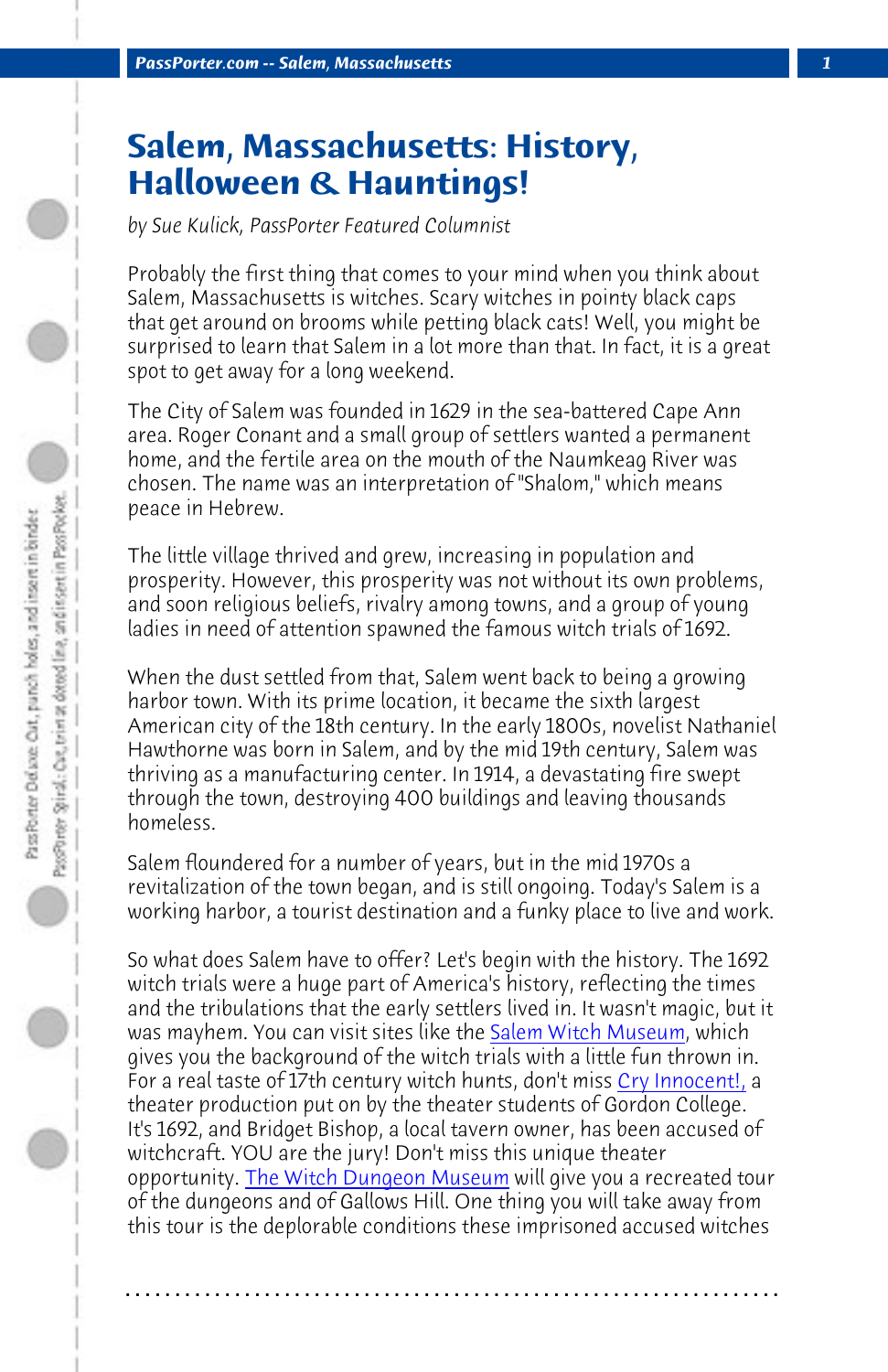*PassPorter.com -- Salem, Massachusetts (continued) 2*

had to endure. This is a re-creation, bu[t it is very true to life. The re](http://www.7gables.org/)al dungeons were discovered in the 1960s when the telephone company was excavating for its new building. They were buried beneath the ground, and despite an attempt to save this huge piece of history, construction went on and the dungeons were destroyed.

If it's Salem history you are interested i[n, there is plenty that does](http://www.nps.gov/sama/index.htm)n't [include alleg](http://www.nps.gov/sama/index.htm)ed witches. Spend [so](http://www.schoonerfame.com/)me time at Pioneer Village, also [enacted by the](http://www.schoonerfame.com/) students of Gordon College. You will be transported back to 17th New England, complete with period costu[med actors and a](http://www.salemferry.com/)ll the comforts of village life. Don't miss the Peabody Essex Museum, a highlight of our trip. Full of the art and history of New England, it also has local artwork and an ever chang[ing array of exhibits](http://www.essexcruises.com/). When we visited, some of the original witch trial documents were on display, and you never know what treasures you might find.

Another not-to-be-missed attraction is **The House of Seven Gables**. The house was built in 1668 and inspired Nathaniel Hawthorne to write his famous novel. You can tour the house and the grounds, as well as visit the home where Hawthorne was born. The house is a museum, and holds plenty of artifacts and literary works.

Of course, Salem is also known for its maritime history and attractions. The National Park Service operates the Salem Maritime National Historic Site, with a museum, tours and the Derby Lighthouse. The Schooner Fame operates out of Pickering Wharf Marina, and tours the harbor three times a day in season. T[here is also The Salem Ferry](http://www.salem.org/index.shtml), operating between Salem and Boston. It's a nice, scenic, 45 minute cruise across one of America's prettiest harbors. For a relaxing afternoon, climb onboard any of the **Essex River Cruises** for a few hours of natural beauty.

OK, so it's really the witch in the pointy hat that you are interested in, right? In that case, you must be here for Salem's Haunted Happenings. Every October, Salem takes Halloween to a new level. In addition to all the regular events, there are psychic fairs, Halloween parties, ghost tours, and night time revelry. Tickets sell out in advance, so it's best to plan early. The atmosphere is fun and frivolous, a good time to let yourself have the kind of Halloween fun that you haven't had since you were a kid. Haunted Happenings is family-friendly during the day and early evening, and adult-friendly at night. It's a great getaway for all ages!

One of the best resources on Salem is The Official Visitors Guide. Packed with information, prices, schedules, accommodations, and dining options, you can plan your whole vacation here.

**. . . . . . . . . . . . . . . . . . . . . . . . . . . . . . . . . . . . . . . . . . . . . . . . . . . . . . . . . . . . . . . . . .**